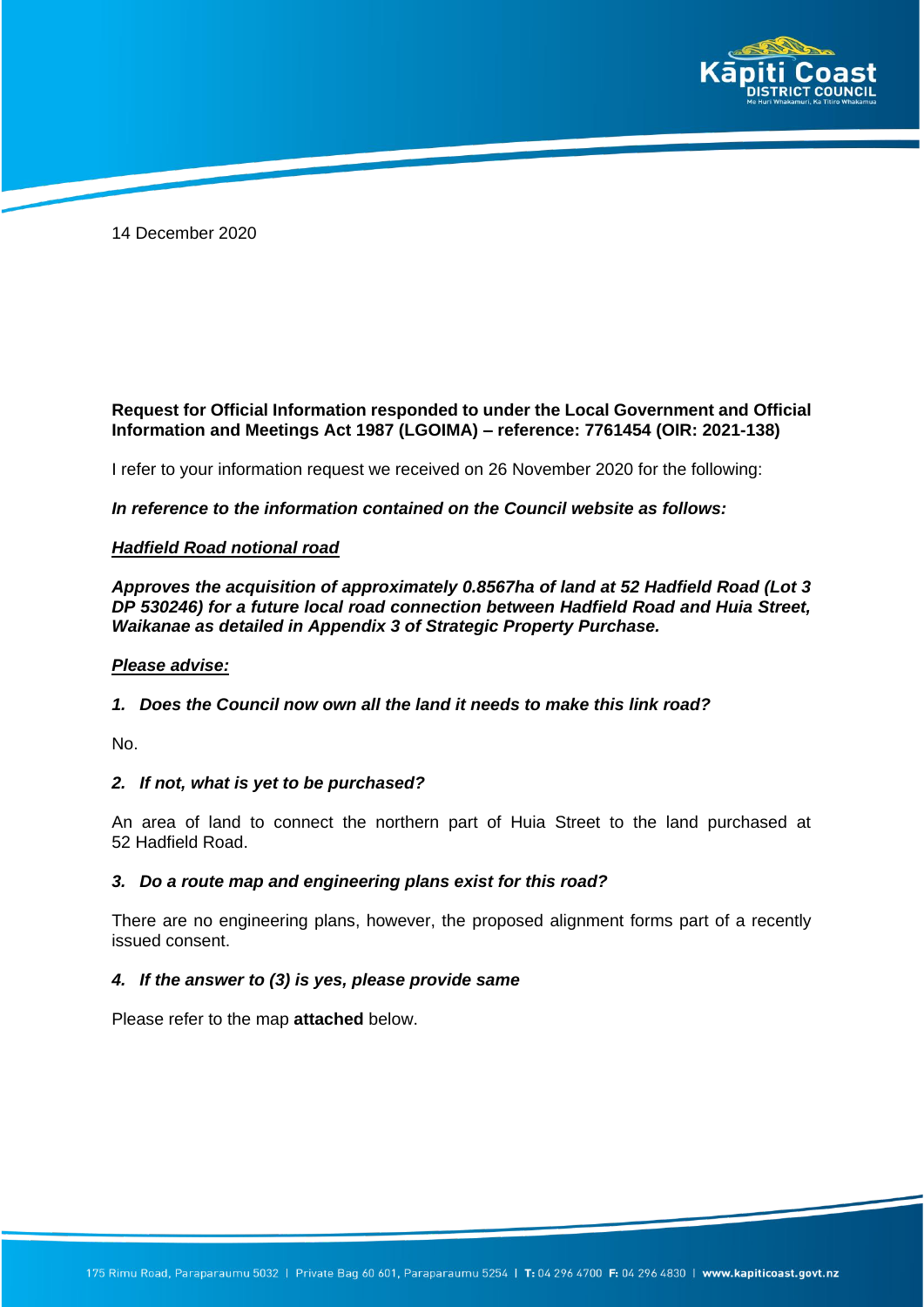### *5. What is the expected timeline for creating this road?*

The initial extent of this road will be created as part of the subdivision works, which is not going to be delivered by Council, so we do not have a current timeframe. The remaining link is currently forecasted for construction in 2047/2048. This timeframe would be subject to change if any further development occurs in this area.

Yours sincerely

Stalen

**Sean Mallon** Group Manager Infrastructure Services Te Kaihautū Ratonga Pakiaka